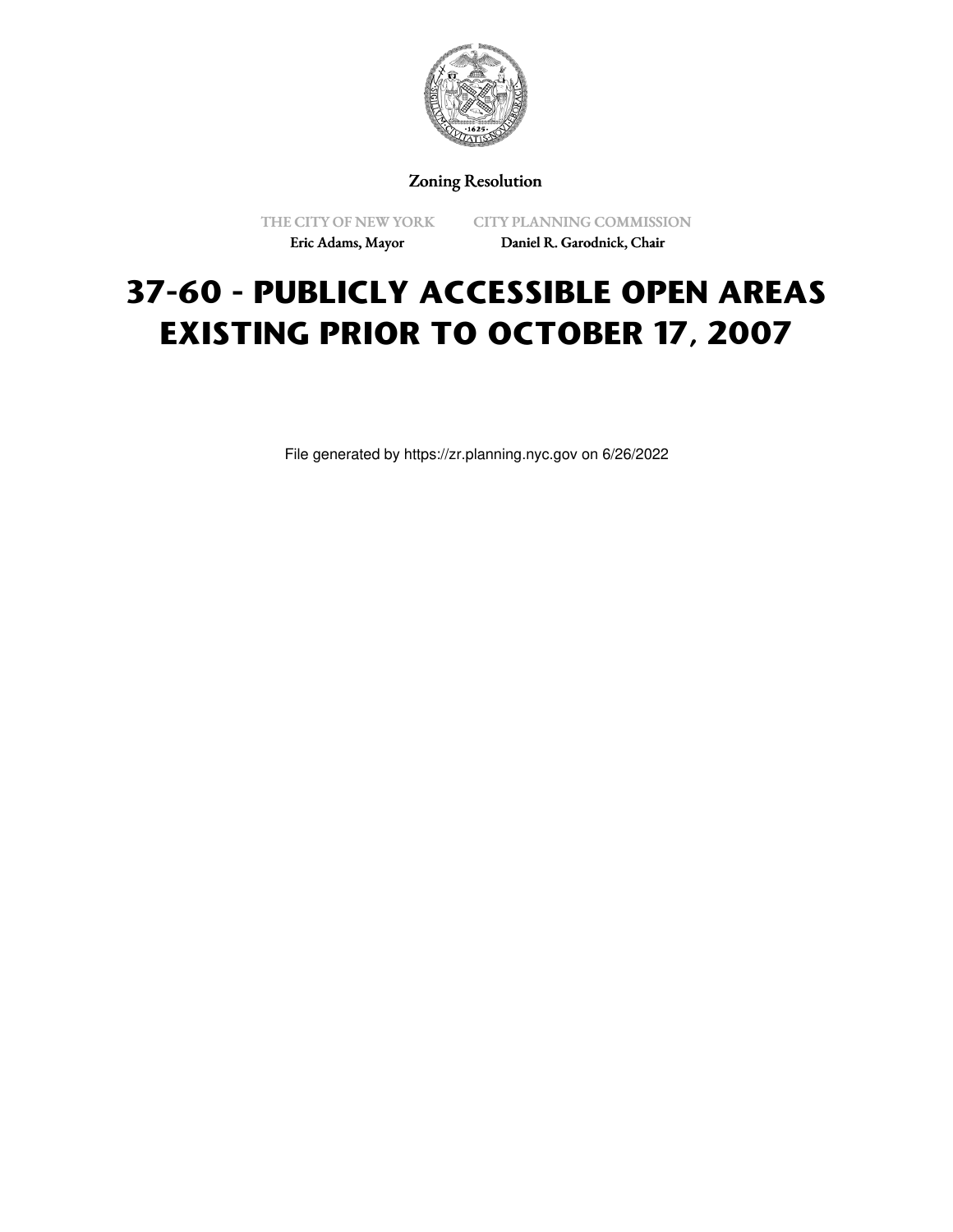### **37-60 - PUBLICLY ACCESSIBLE OPEN AREAS EXISTING PRIOR TO OCTOBER 17, 2007**

LAST AMENDED 10/17/2007

# **37-61 - Design Standards**

LAST AMENDED 12/19/2019

Design standards for #plazas#, #residential plazas# and #urban plazas developed# prior to October 17, 2007, are located in APPENDIX E of this Resolution.

Notwithstanding the foregoing, the applicable provisions of APPENDIX E shall be superseded as follows:

- (a) all #plazas#, #residential plazas# and #urban plazas# shall provide an information plaque that contains a public space symbol and required text that matches the dimensions and graphic standards provided in the Privately Owned Public Space Signage file from the [Required](https://www1.nyc.gov/site/planning/zoning/graphic-files.page) Signage Symbols page on the Department of City Planning website. Such symbol and required text shall include the phrase "Open To Public" and shall be provided with a highly contrasting background, in a format that ensures legibility. Additional requirements and review procedures for privately owned public space signage systems are specified in Title 62, Chapter 11, of the Rules of the City of New York;
- (b) the introduction of moveable tables and chairs pursuant to Section 37-626 (Moveable tables and chairs) shall be permitted within #plazas#, and shall not constitute a design change pursuant to Section 37-625 (Design changes).

## **37-62 - Changes to Existing Publicly Accessible Open Areas**

LAST AMENDED 10/17/2007

## **37-621 - Elimination or reduction in size of non-bonused open area**

LAST AMENDED 10/17/2007

Any existing open area for which a #floor area# bonus has not been utilized that occupies the same #zoning lot# as an existing #plaza#, #residential plaza# or #urban plaza#, for which a #floor area# bonus has been utilized, may be reduced in size or eliminated only upon certification of the Chairperson of the City Planning Commission that all bonused amenities comply with the standards under which such #floor area# bonus was granted.

#### **37-622 - Elimination or reduction in size of bonused open area**

LAST AMENDED 10/17/2007

No existing #plaza#, #residential plaza# or #urban plaza# shall be eliminated or reduced in size except by special permit of the City Planning Commission, pursuant to Section 74-761 (Elimination or reduction in size of bonused public amenities).

## **37-623 - Nighttime closings**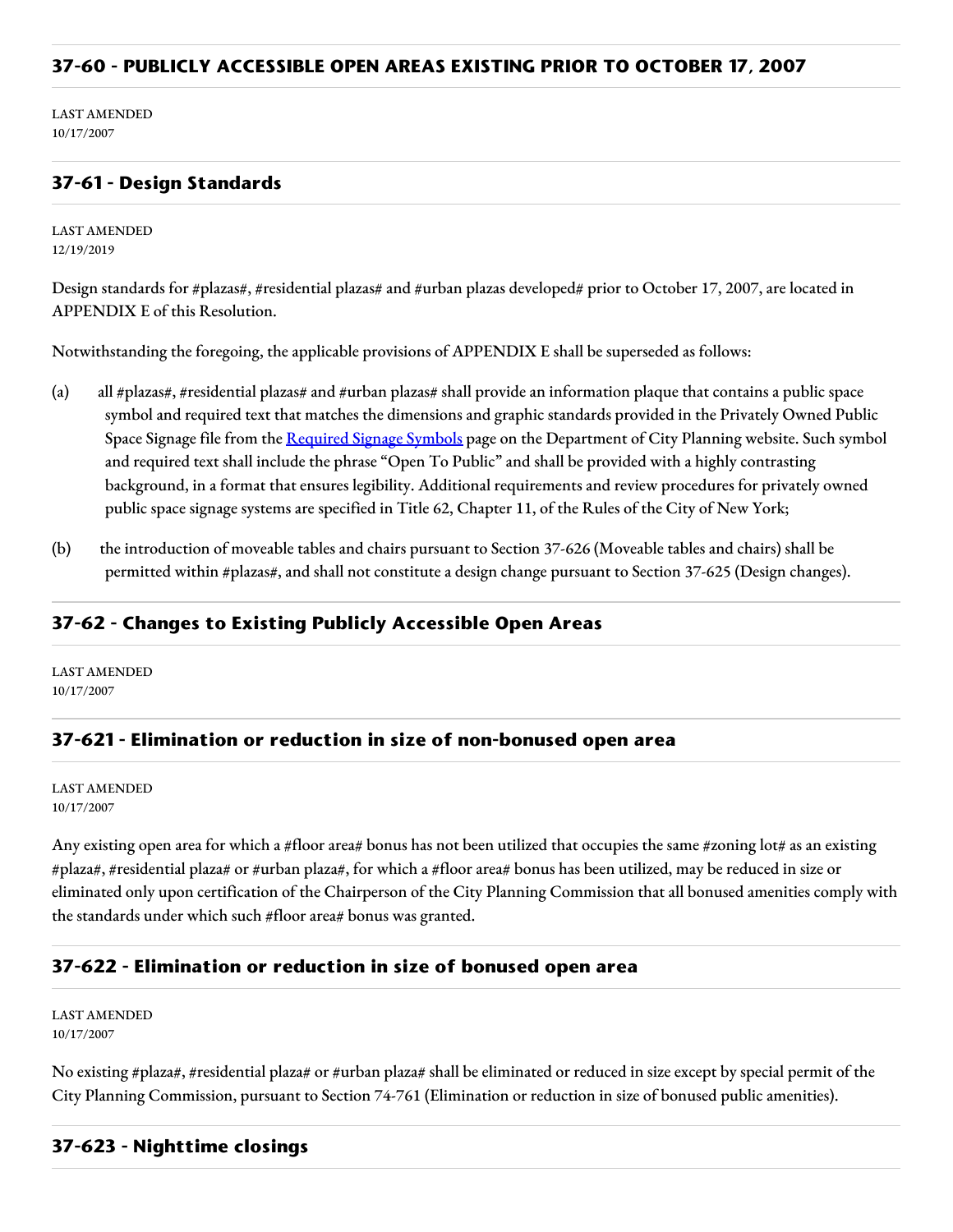LAST AMENDED 10/17/2007

The City Planning Commission may, upon application, authorize the closing during certain nighttime hours of an existing #plaza#, #residential plaza# or #urban plaza# for which a #floor area# bonus has been received, pursuant to Section 37-727 (Hours of access).

## **37-624 - Kiosks and open air cafes**

LAST AMENDED 10/17/2007

Kiosks and open air cafes may be placed within an existing #plaza#, #residential plaza# or #urban plaza# upon certification by the Chairperson of the City Planning Commission, pursuant to Section 37-73 (Kiosks and Open Air Cafes).

# **37-625 - Design changes**

LAST AMENDED 6/21/2016

Except as otherwise provided in Sections 74-41 (Arenas, Auditoriums, Stadiums or Trade Expositions), 91-83 (Retail Uses Within Existing Arcades) and 91-841 (Authorization for retail uses within existing arcades), design changes to existing #plazas#, #residential plazas# or #urban plazas# may be made only upon certification by the Chairperson of the City Planning Commission that such changes would result in a #plaza#, #residential plaza# or #urban plaza# that is in greater accordance with the standards set forth in Section 37-70 (PUBLIC PLAZAS), inclusive. The provisions of Section 37-78 (Compliance), other than paragraph (e) (Special regulations for an urban plaza in the Special Lower Manhattan District), shall be made applicable to such #plaza#, #residential plaza# or #urban plaza#.

## **37-626 - Moveable tables and chairs**

LAST AMENDED 12/19/2019

Publicly accessible tables and chairs shall be considered permitted obstructions within #plazas# that have not received a certification by the Chairperson of the City Planning Commission pursuant to Section 37-625 (Design changes), provided that such obstructions comply with the provisions of this Section.

The following provisions shall apply to all tables and chairs permitted by this Section.

(a) General requirements

Tables and chairs provided pursuant to this Section may be used by the public without restriction. All furnishings shall be moveable and made of high quality and durable materials. Tables and chairs shall not be chained, fixed, or otherwise secured between the hours of 7:00 a.m. and 9:00 p.m., and may be stored or secured between the hours of 9:00 p.m. and 7:00 a.m.

(b) Circulation requirements for tables and chairs

No furnishings, including storage of furnishings, shall be permitted within five feet of any #building# entrance, nor shall they be permitted within any required circulation paths. For #plazas# with a depth of 10 feet or less, as measured perpendicular from the #street line#, an unobstructed path of not less than three feet wide shall be provided, and for